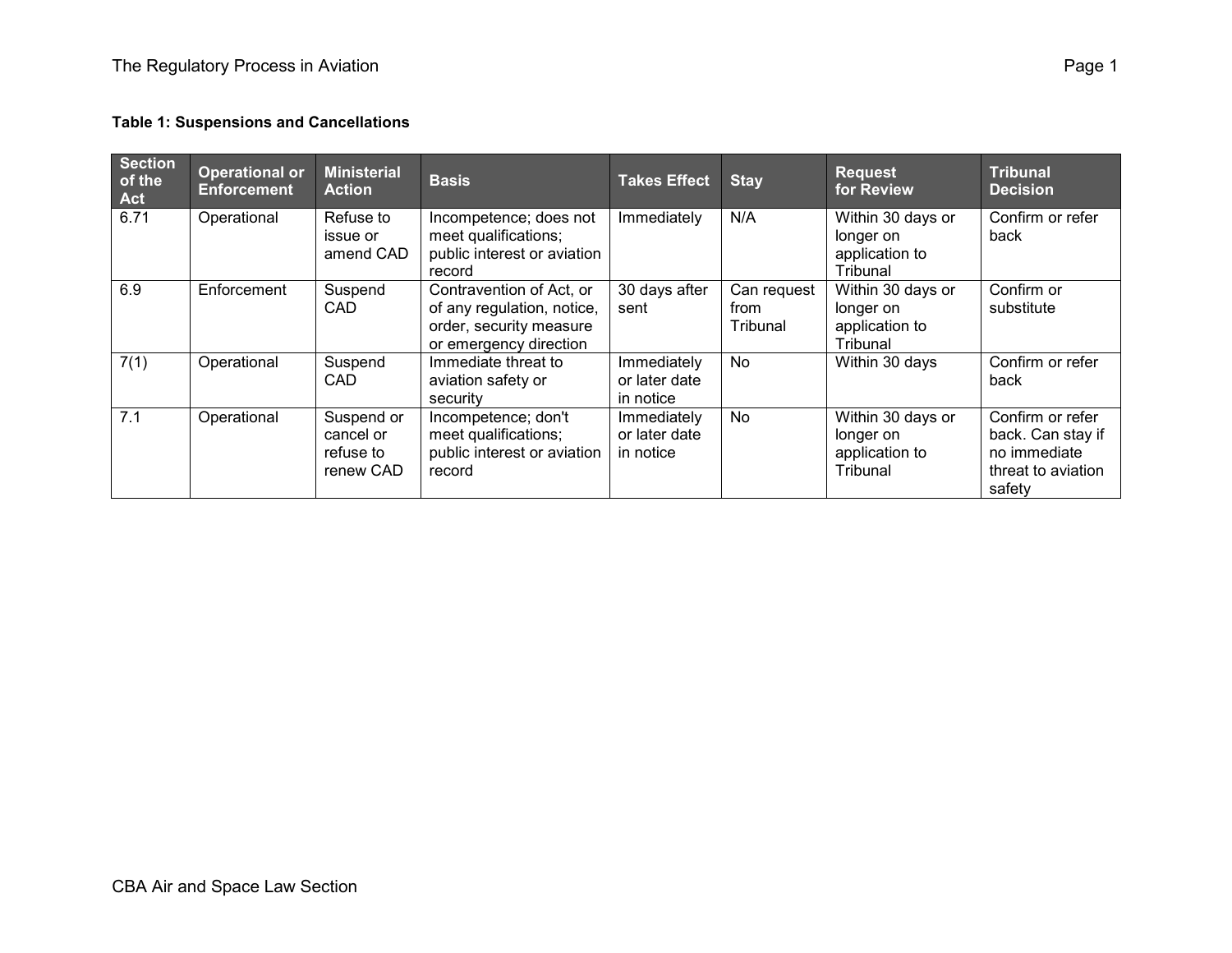|  | Table 2: Administrative Monetary Penalties (AMPs) |  |  |  |
|--|---------------------------------------------------|--|--|--|
|--|---------------------------------------------------|--|--|--|

| <b>Section</b><br>of the<br>Act | <b>Operations or</b><br><b>Enforcement</b> | <b>Ministerial</b><br><b>Action</b>                    | <b>Basis</b>                               | Takes Effect Stay                                       |                                                       | <b>Request</b><br>for Review                                 | <b>Tribunal</b>                                                                             |
|---------------------------------|--------------------------------------------|--------------------------------------------------------|--------------------------------------------|---------------------------------------------------------|-------------------------------------------------------|--------------------------------------------------------------|---------------------------------------------------------------------------------------------|
| 7.7                             | Enforcement                                | Notice of<br>assessment<br>of a<br>monetary<br>penalty | Contravention of a<br>designated provision | Payable<br>within 30<br>days of<br>receipt of<br>notice | Request for<br>review stays<br>payment<br>requirement | Within 30 days or<br>longer on<br>application to<br>Tribunal | Contravention or<br>not, and if so, can<br>confirm or<br>substitute penalty<br>(up or down) |